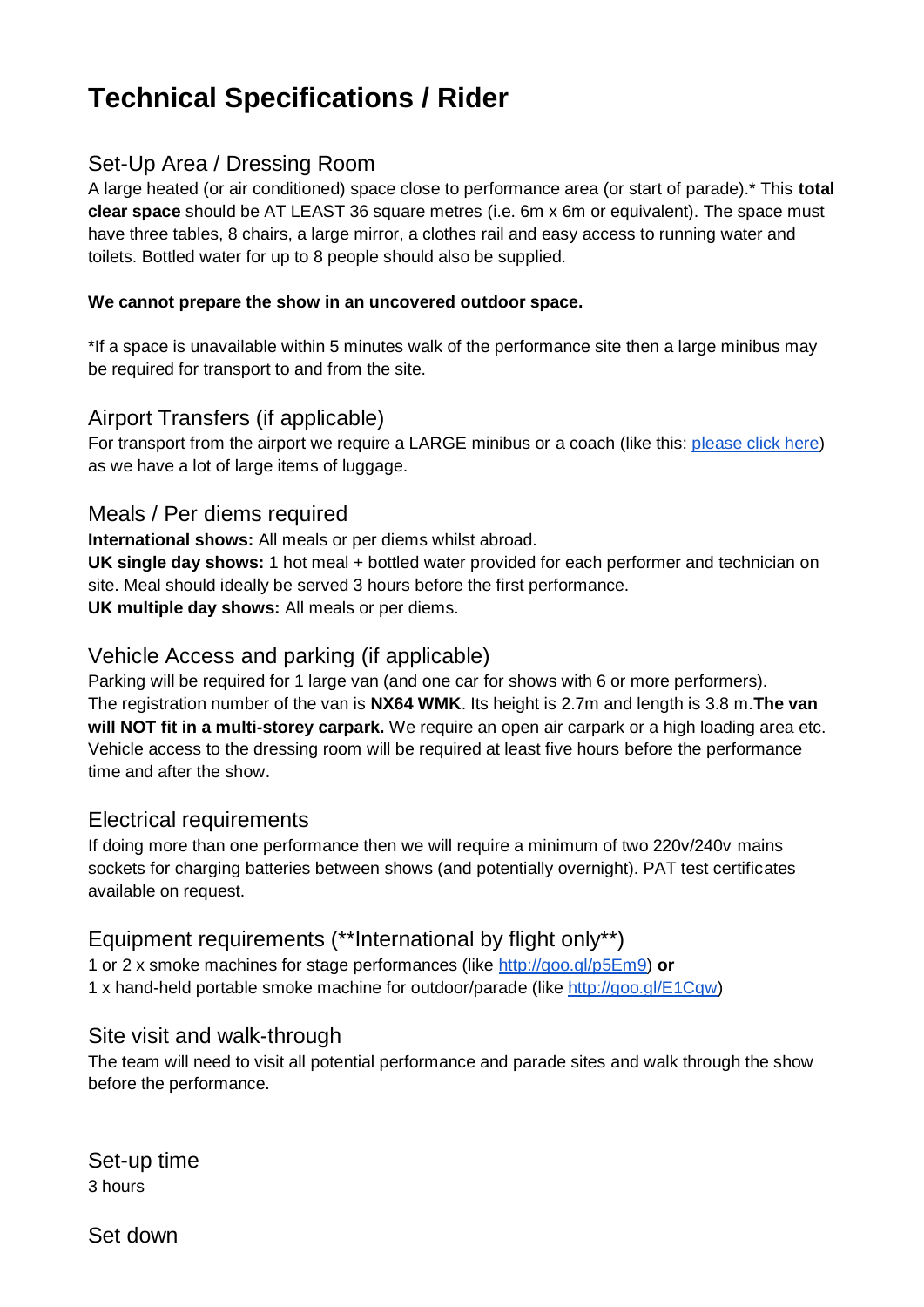# Accommodation (if applicable)

Twin or single rooms (or combination of both). All rooms must have a bath and / or shower. Number of rooms depends on size of team.

# Stewarding for street theatre shows and festivals

We will need a minimum of 1 steward to accompany the group during the show, and during any movement between performance sites. The performance involves a lot of movement in which the audience are required to move and the responsibility of the stewards will be to ensure that the audience are a safe distance from the group at all times. This includes preventing audience members from wandering between the performers and shepherding the audience as the performers move. It is the responsibility of the event organisers to supply enough stewards for the projected number of audience members.

# Location

The performance is a highly adaptable medium-scale show which has been designed to work in a number of different settings. The show will work as a site-specific static piece and as a moving performance. It will typically be performed as a combination of both. Listed below are our requirements for several different settings. If these do not fit with your vision then please contact us to discuss your specific requirements.

#### **● Indoor shows**

Any reasonably large indoor space such as a banqueting hall, exhibition centre, a large function room, hotel foyer or shopping mall. Performers can work on stage as well as moving around and interacting with the audience. The show can be tailored to suit any seating arrangement from theatre style to a more formal style of dinner set-up.

A floor plan with stage and seating arrangements will be required (ideally one month) in advance; this does not need to be to scale but must include dimensions. **Stage dimensions:** minimum 6m x 4m

#### **● Street theatre / outdoor events**

A large open, traffic-free area like a pedestrian street, town square, marketplace or park. The performance can work across and move between multiple sites in such an area including an outdoor stage. Whilst moving between performance sites performers will adapt to the space available, e.g the group can move in single file down a path or pavement or spread out to fill a wide road. The show is a loud rhythmic performance so do not situate the show close to other acts.

**minimum space** for static outdoor performance: 5m x 10m

#### **ideal space:** 10m x 10m

A map of the site will be required in advance; this does not need to be to scale but must include dimensions.

#### **● In a parade**

In a carnival parade performers should not be placed near to other musical acts in the parade.

**Ideal space:** 5m width by 10m length. The configuration of the performers can be adapted to suit the available road width and space between groups.

During the parade performers will adapt to the space available, e.g the group can move in single file down a path or pavement or spread out to fill a wide road.